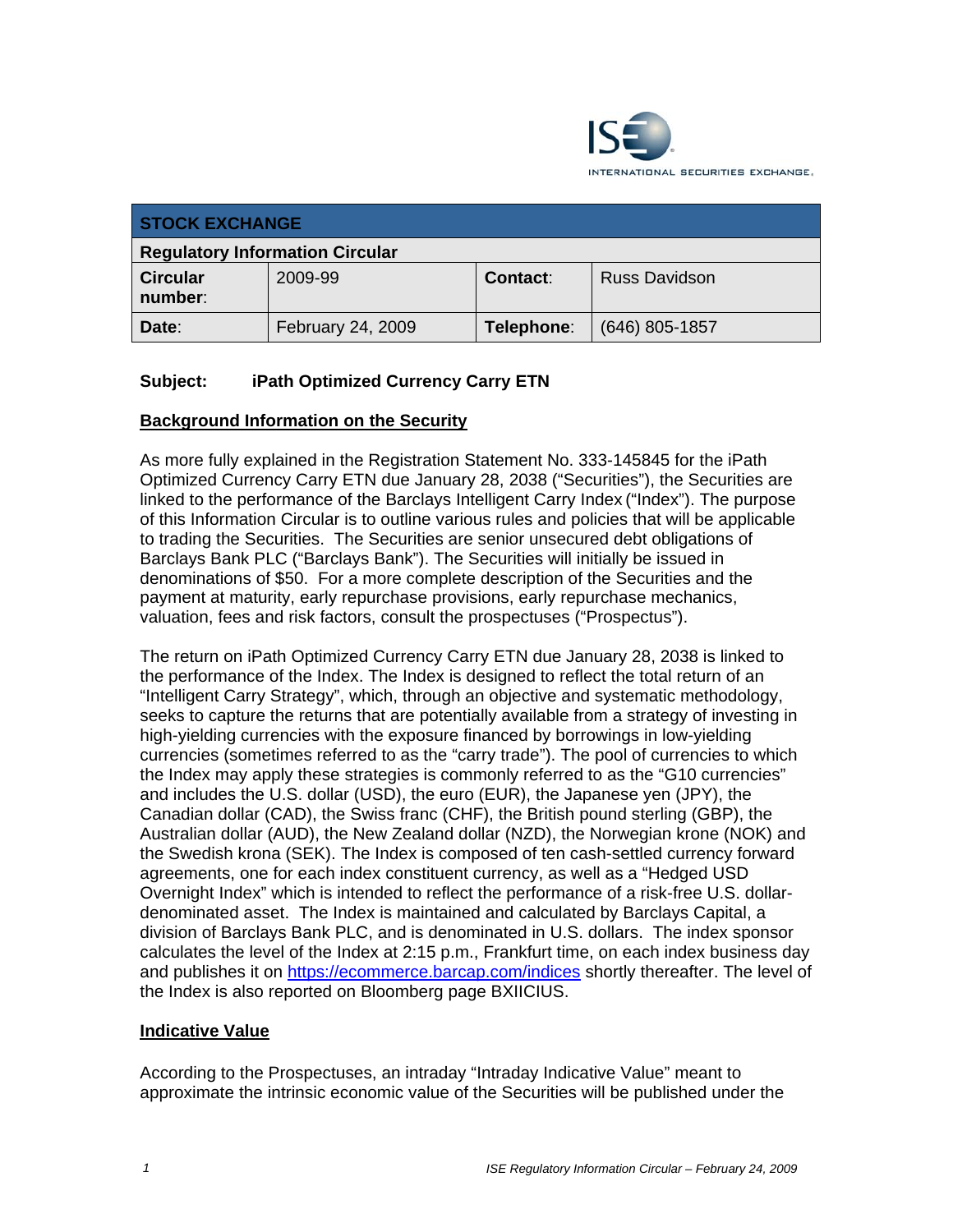Bloomberg, as noted below:

## **Exchange-Traded Note Indicative Value**

iPath Optimized Currency Carry ETN **ICI.IV** 

The actual trading price of the Securities may vary significantly from their Intraday Indicative Value. An intraday "indicative value" is meant to approximate the intrinsic economic value of the Securities will be calculated and published by Bloomberg L.P. or a successor via the facilities of the Consolidated Tape Association under the ticker symbol ICI.IV. Additionally, Barclays Bank or an affiliate expects to calculate and publish the closing indicative value of the Securities on each trading day at www.ipathetn.com. In connection with the Securities, the term "indicative value" refers to the value at a given time determined based on the following equation:

Indicative Value = Principal Amount per Security X (Current Index Level / Initial Index Level) - Current Investor Fee

where:

Principal Amount per Security = \$50;

Current Index Level = The most recent published level of the Index as reported by the Index Sponsor;

Initial Index Level = The level of Index on the inception date; and

Current Investor Fee = The most recent daily calculation of the investor fee with respect to your Securities, determined as described in this pricing supplement (which, during any trading day, will be the investor fee determined on the preceding calendar day).

## **Early Redemption**

According to the Prospectus, the Securities may be repurchased prior to maturity of offers to at least 50,000 Securities or more to Barclays Bank during the term of the Securities. Upon repurchase, cash payment on such date in an amount equal to the daily redemption value, which is (1) the principal amount of your Securities *times* (2) the index factor on the relevant valuation date *minus* (3) the investor fee on the relevant valuation date. For a complete description of the repurchase procedures, see the Prospectus.

## **Exchange Rules Applicable to Trading in the Securities**

The Securities are considered equity securities, thus rendering trading in the Securities subject to the Exchange's existing rules governing the trading of equity securities.

## **Trading Hours**

Trading in the Securities on ISE is on a UTP basis and is subject to ISE equity trading rules. The Securities will trade from 8:00 a.m. until 8:00 p.m. Eastern Time. Equity EAMs trading the Securities during the Extended Market Sessions are exposed to the risk of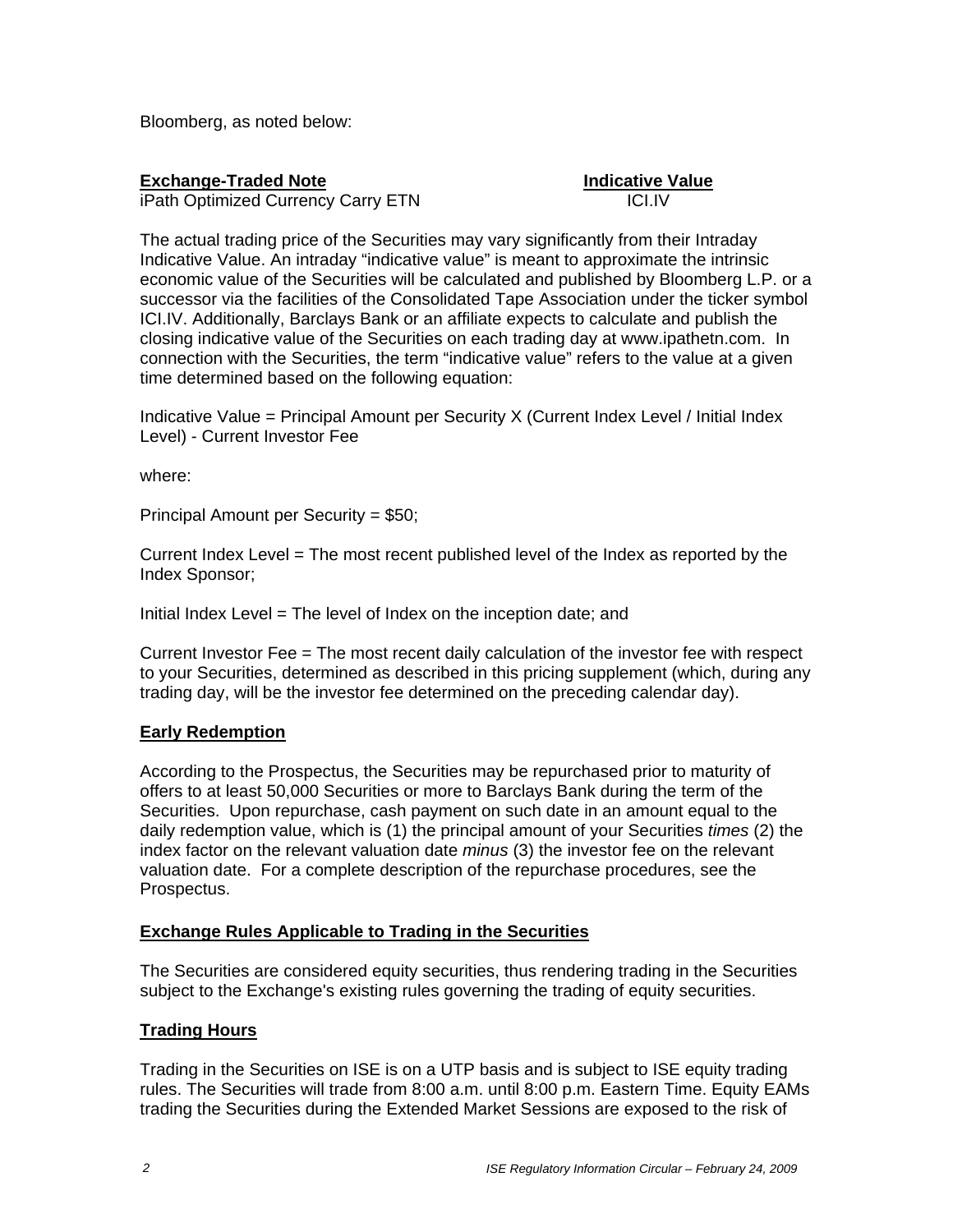the lack of the calculation or dissemination of underlying index value or intraday indicative value ("IIV"). For certain derivative securities products, an updated underlying index value or IIV may not be calculated or publicly disseminated in the Extended Market hours. Since the underlying index value and IIV are not calculated or widely disseminated during Extended Market hours, an investor who is unable to calculate implied values for certain derivative securities products during Extended Market hours may be at a disadvantage to market professionals.

## **Trading Halts**

ISE will halt trading in the Shares of a Trust in accordance with ISE Rule 2101(a)(2)(iii). The grounds for a halt under this Rule include a halt by the primary market because it stops trading the Shares and/or a halt because dissemination of the IIV or applicable currency spot price has ceased, or a halt for other regulatory reasons. In addition, ISE will stop trading the Shares of a Trust if the primary market de-lists the Shares.

#### **Delivery of a Prospectus**

Pursuant to federal securities laws, investors purchasing Shares must receive a prospectus prior to or concurrently with the confirmation of a transaction. Investors purchasing Shares directly from the Fund (by delivery of the Deposit Amount) must also receive a prospectus.

Prospectuses may be obtained through the Distributor or on the Fund's website. The Prospectus does not contain all of the information set forth in the registration statement (including the exhibits to the registration statement), parts of which have been omitted in accordance with the rules and regulations of the SEC. For further information about the Fund, please refer to the Trust's registration statement.

## **No-Action Relief Under Federal Securities Regulations**

The Securities and Exchange Commission has issued no-action relief from certain provisions of and rules under the Securities Exchange Act of 1934, as amended (the "Exchange Act"), regarding trading in Barclays iPath securities. See letter dated July 27, 2006, from James A. Brigagliano, Acting Associate Director, Office of Trading Practices and Processing, Division of Market Regulation, to George H. White (the "Letter"). As what follows is only a summary of the relief outlined in the Letter, the Exchange also advises interested members to consult the Letter, for more complete information regarding the matters covered therein.

## **Regulation M Exemptions**

Generally, Rules 101 and 102 of Regulation M is an anti-manipulation regulation that, subject to certain exemptions, prohibits a "distribution participant" and the issuer or selling security holder, in connection with a distribution of securities, from bidding for, purchasing, or attempting to induce any person to bid for or purchase, any security which is the subject of a distribution until after the applicable restricted period, except as specifically permitted in Regulation M. The provisions of the Rules apply to underwriters, prospective underwriters, brokers, dealers, and other persons who have agreed to participate or are participating in a distribution of securities, and affiliated purchasers of such persons.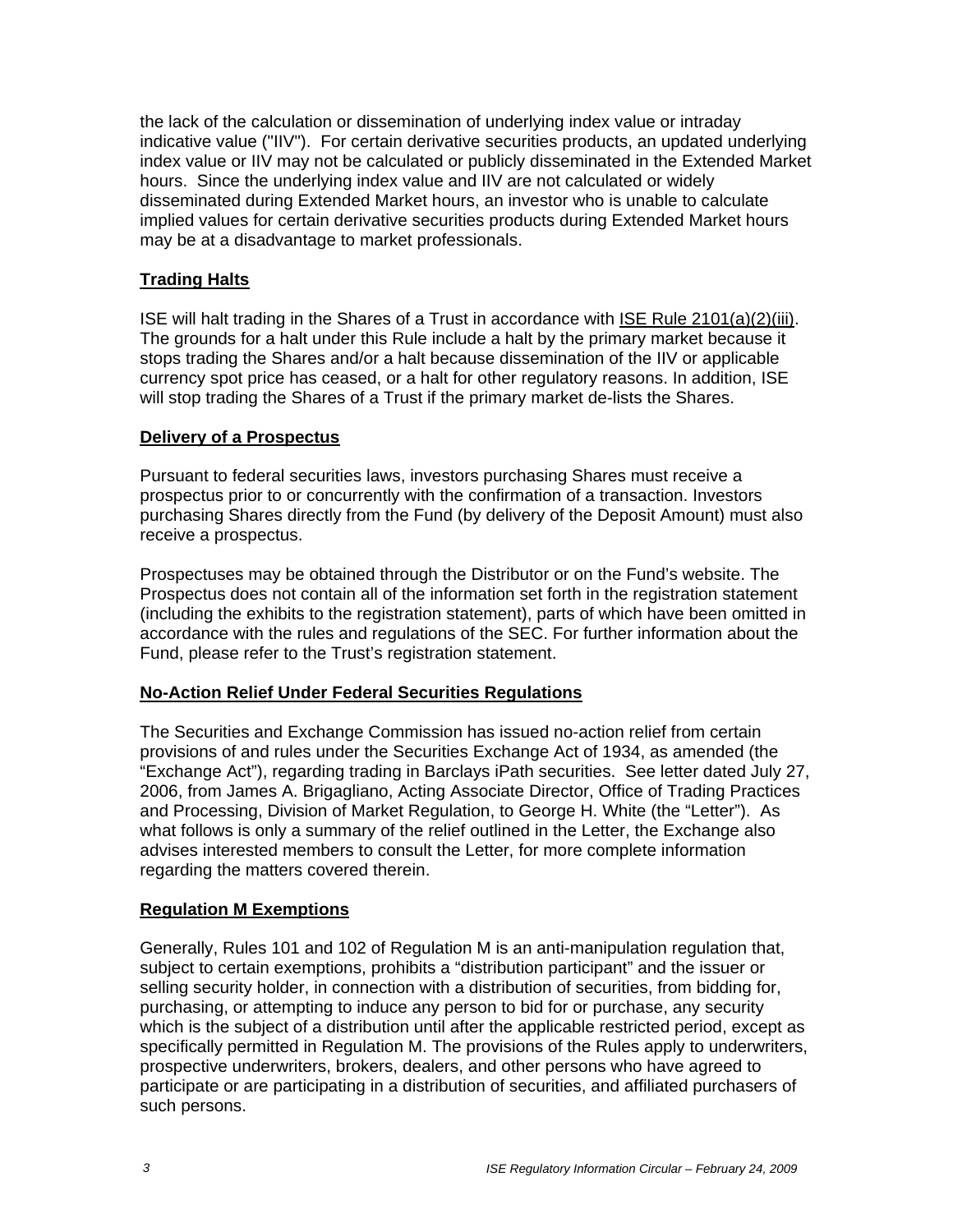The Letter states that the SEC Division of Market Regulation will not recommend enforcement action under Rule 101 of Regulation M against persons who may be deemed to be participating in a distribution of the notes to bid for or purchase the notes during their participation in such distribution.

Rule 102 of Regulation M prohibits issuers, selling security holders, or any affiliated purchaser of such person from bidding for, purchasing, or attempting to induce any person to bid for or purchase a covered security during the applicable restricted period in connection with a distribution of securities effected by or on behalf of an issuer or selling security holder. Rule 100 of Regulation M defines "distribution" to mean any offering of securities that is distinguished from ordinary trading transactions by the magnitude of the offering and the presence of special selling efforts and selling methods.

The Letter states that the SEC Division of Market Regulation will not recommend enforcement action under Rule 102 of Regulation M against Barclays and its affiliated purchasers who bid for or purchase or redeem notes during the continuous offering of the notes.

## **Section 11(d)(1) of the Exchange Act; Exchange Act Rule 11d1-2**

Section 11(d)(1) of the Exchange Act generally prohibits a person who is both a broker and a dealer from effecting any transaction in which the broker-dealer extends credit to a customer on any security which was part of a new issue in the distribution of which he or she participated as a member of a selling syndicate or group within thirty days prior to such transaction.

The Letter states that the SEC Division of Market Regulation will not recommend enforcement action under Section 11(d)(1) of the Exchange Act against broker-dealers who treat the notes, for purposes of Rule 11d1-2, as "securities issued by a registered . . . open-end investment company as defined in the Investment Company Act" and thereby, extend credit or maintain or arrange for the extension or maintenance of credit on the notes that have been owned by the persons to whom credit is provided for more than 30 days, in reliance on the exemption contained in the rule.

**This Regulatory Information Circular is not a statutory Prospectus. Equity EAMs should consult the Trust's Registration Statement, SAI, Prospectus and the Fund's website for relevant information.**